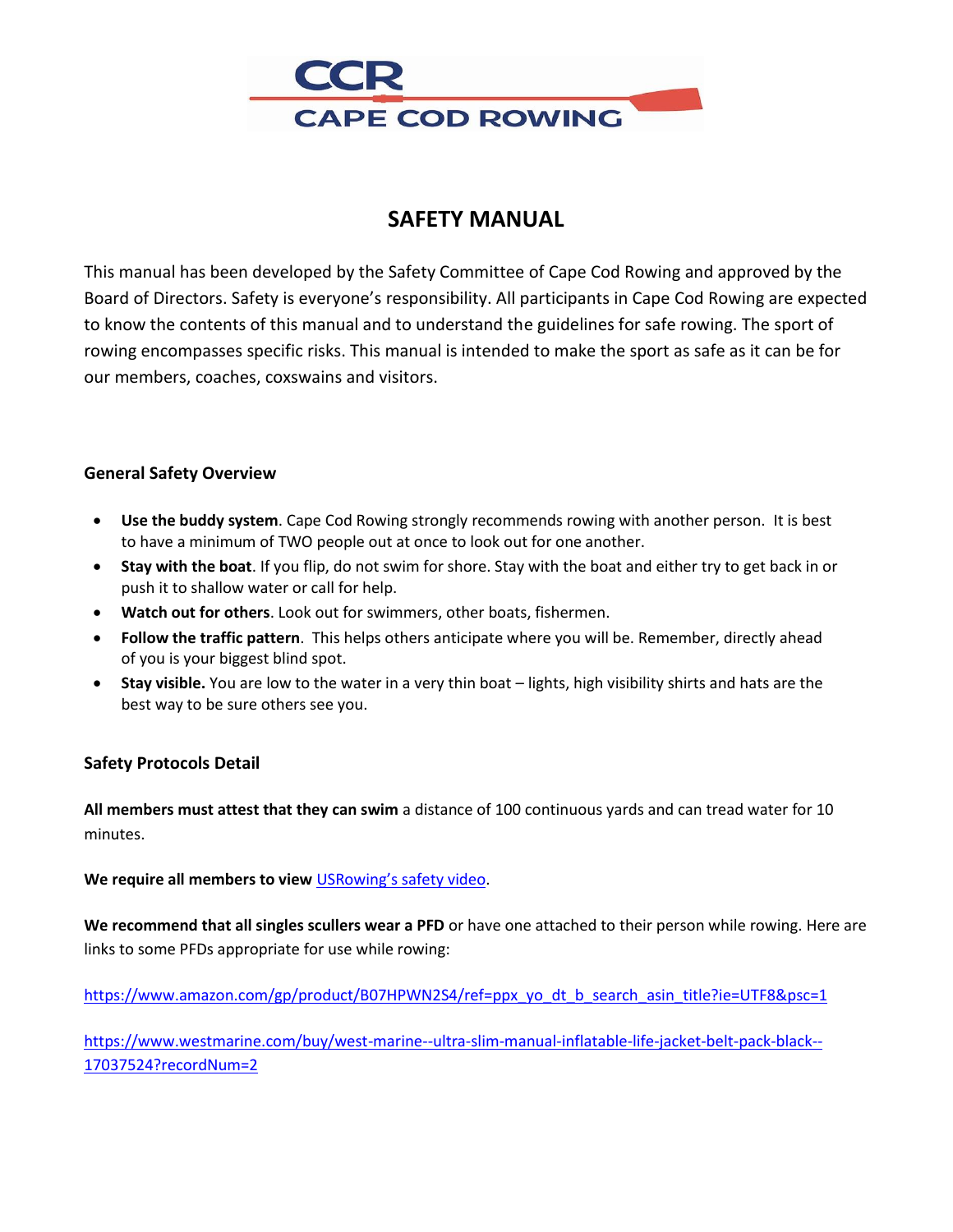#### **Recommended Clothing**

- Wear high visibility or brightly colored clothing. Rowers have a very low profile on the lake and are easily missed by boaters.
- Closely-fitted clothing is advised to avoid having clothing caught in the seat track or becoming entangled with your oar handles. Spandex shorts/leggings are a rower's friend!
- Wool and polypropylene perform best in cold weather.
- Dress in layers. Better to have too much clothing that you can remove as you get warmed up.

#### **Equipment Check Procedure**

#### *Prior to launching, check:*

- That nuts on the rigging are tight, position of foot stretchers and the smoothness of slide are acceptable.
- That the forward end of the slide is blunt and will not gouge calves.
- That the heel ties on your shoes are tied, the correct length and in good condition (or if using mules or quick release shoes, make sure that they are in proper working order).
- That your clothing cannot become tangled in your seat or oar handle.
- That you have proper safety devices on board the shell, such as a PFD (strongly encouraged for single rowers), cell phone in watertight container, whistle, water.
- Check bow ball to make sure that it is securely fastened.

#### **Rowing Terms & Commands**

*Before ever getting into a shell on the water, a rower must understand the following terminology:*

- Bow, Stern, Port, and Starboard
- Weigh Enough, Ready to Row?, Back, Tie-in, Un-tie, and Stop.
- The number of your seat, stroke, bow person, seat numbers in between and what number/seat s/he is that day.
- The term stop should be used only when talking to a specific crew in a race.
- When a coxswain or coach wants a crew to stop immediately, the proper term is "Weigh enough! Hold water!"
- Should someone give the command "Weigh enough! Hold water," rowers must respond immediately, square the blades in the water and bring the boat to a halt.

#### **Logging In and Out**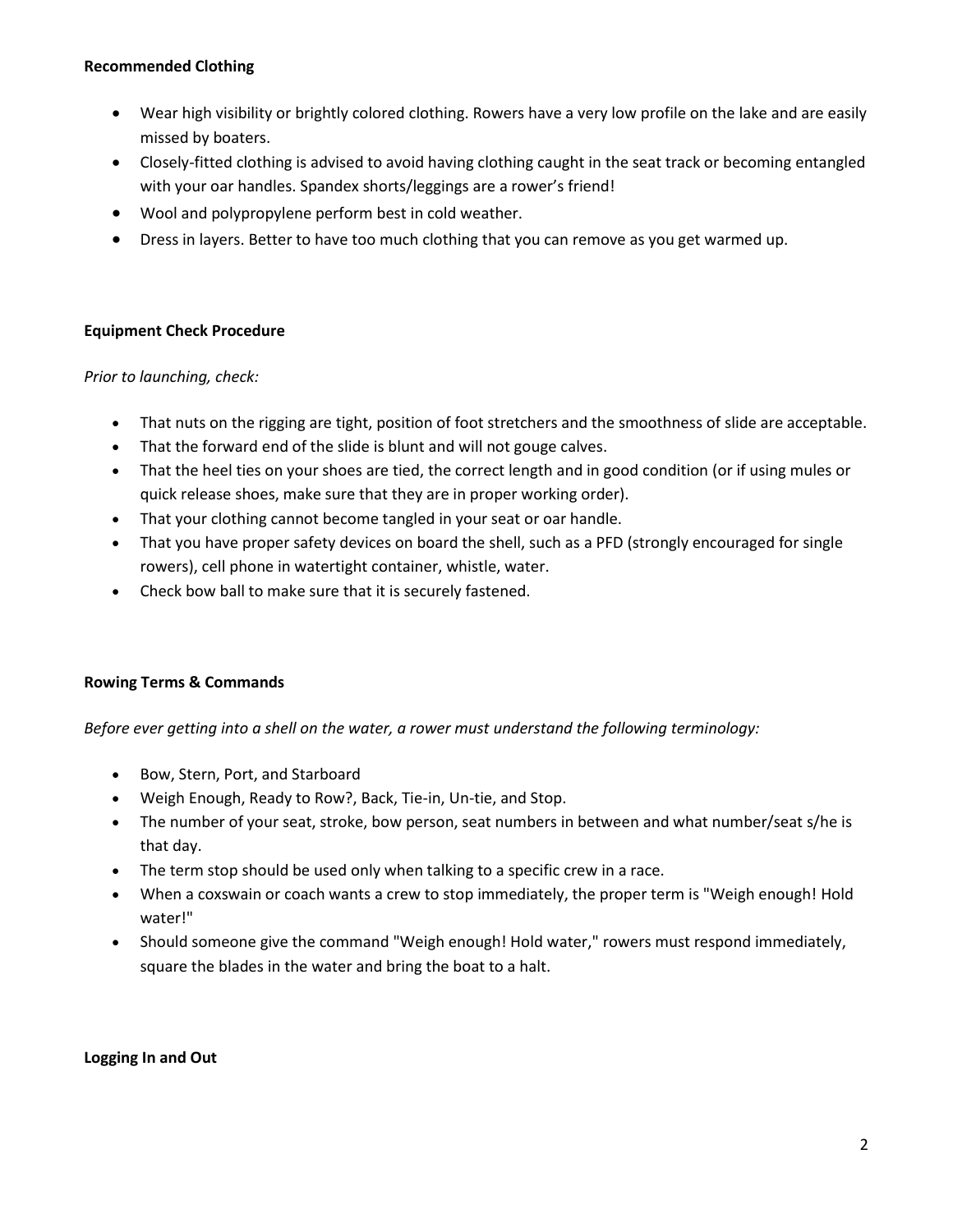**All CCR members and visitors rowing in singles and doubles are required to sign in and sign out** when they enter and leave the water in the CCR Logbook. The logbook is located in the shed, just to the right of the door. Because we cannot always monitor the logbook, we also utilize an electronic logbook, which will provide a record of rowers' departure and return in real time. The Virtual Logbook can be accessed through the CCR website. If you are the last rower to return to the beach, check the log to make sure all rowers have logged out and that the boats used have been returned to the racks. If a rower or boat is unaccounted for, and you cannot determine the whereabouts of the rower, call 911 if warranted.

#### **Traffic Patterns (map is oriented to the north)**



This diagram offers a general recommendation of preferred traffic patterns for rowers on Lake Wequaquet. Note that weather conditions, especially wind velocity and direction, will impact these patterns. We most commonly row in a north-south pattern along the western side of the lake. If the wind is out of the north, we shift to an eastwest pattern along the northern side of the lake. Keep these important safety measures in mind when out on the lake: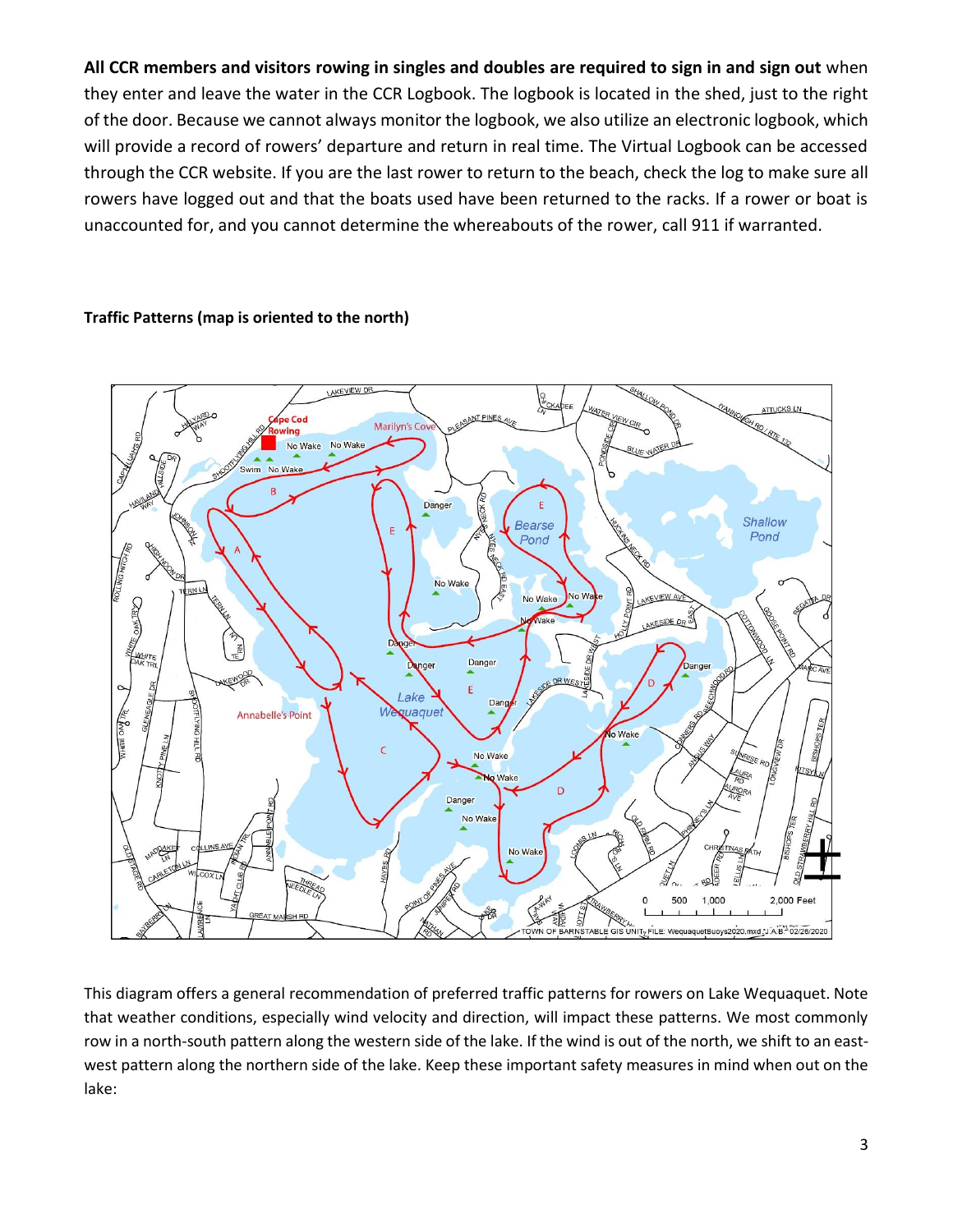- Turn around and look where you are going at least every ten strokes. This includes looking to your left and right for cross traffic. Be aware that the area that is hardest to see is what is directly in front of your boat.
- When rowing, know where you are and where other boats (including pleasure and fishing boats) and obstacles are at all times. Make note of how many other scullers and/or swimmers are out or headed out on the lake. Keep clear by steering away early.
- Row with another boat; it is strongly recommended that all rowers use the buddy system while rowing in singles. Stay close to shore.
- If rowing with others, do not row more than two boats abreast.

#### **Swimmer Precautions**

**We share Lake Wequaquet not just with other boaters, but also with swimmers.** Like rowers, swimmers have a low profile on the water and can be difficult for rowers to spot. It is essential that you are aware of the presence, or possible presence, of swimmers in the water.

- *Swimmers always have the right of way.*
- Wear a HIGH VIS shirt and/or hat so other rowers and swimmers can see you. There are neon yellow mesh vests in the shed for everyone's use if you forget to wear a brightly colored shirt.
- Turn around and look where you are going at least every ten strokes. This includes looking to your left and right for cross traffic. Be aware that the area that is hardest to see is what is directly in front of your boat.
- If wind conditions allow, it is best to row either back and forth along the east or west shores of the lake, which are areas not used by swimmers.
- Rowing in foggy conditions is STRONGLY DISCOURAGED. What seems safe enough at the beach may quickly degenerate to pea soup conditions farther out on the lake.

#### **Weather Precautions & First Aid Guidelines**

## *Failure to follow these weather-related guidelines may result in disciplinary action.*

Check for predicted wind and temperatures at the lake: *https://www.myweather2.com/Fishing/United-States-Of-America/Massachusetts/Wequaquet-Lake-Barnstable.aspx* 

## *WIND:*

**It is recommended that extreme caution is used rowing in high winds.** We generally do not go out in winds over 12 mph in team (sweep) boats. This limit should be lower for scullers. If sudden winds come up, return to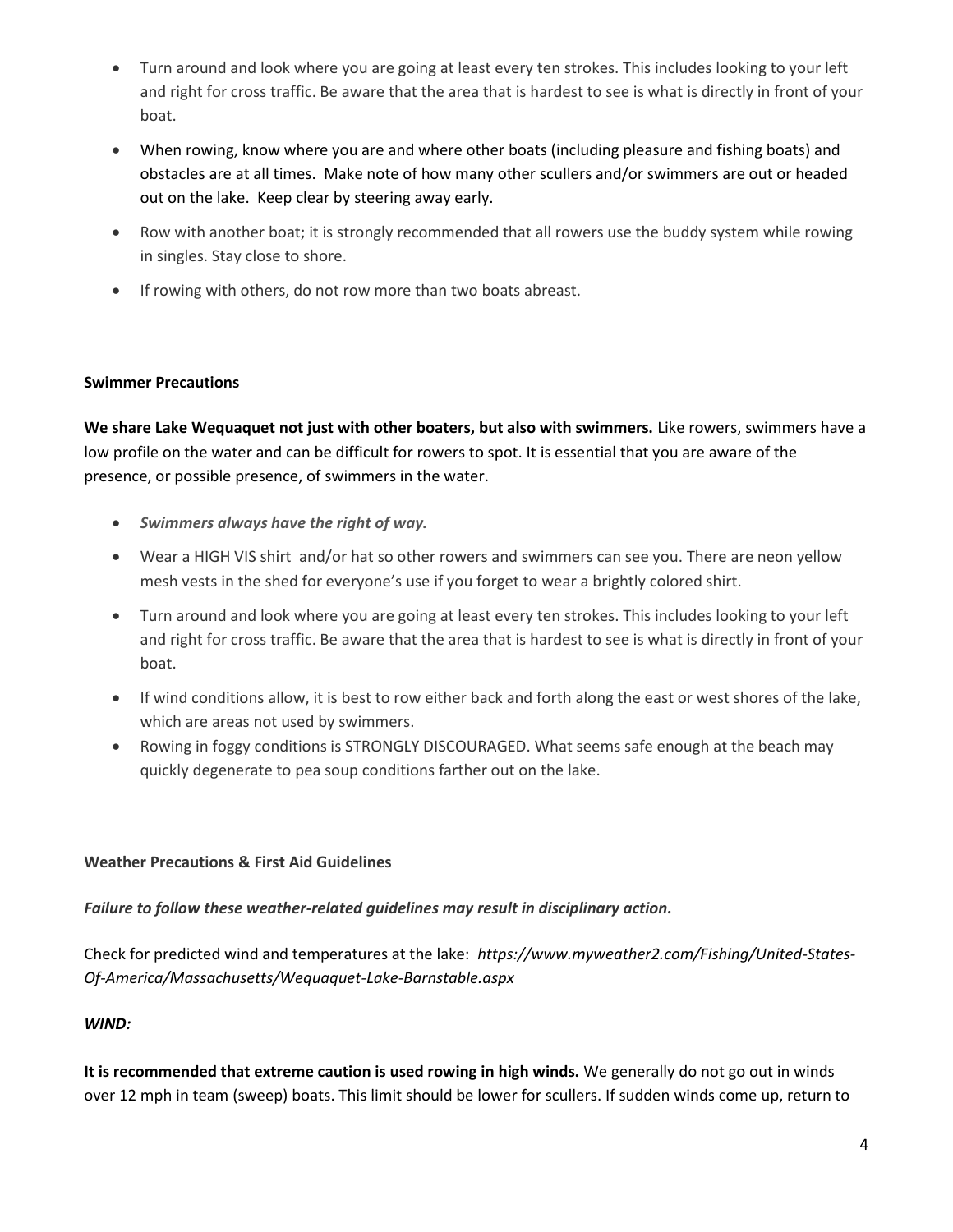the beach if the trip is safe, or take the boat to the nearest shore and wait for the winds to calm. Try to minimize equipment damage but remember that you are more valuable than the boat.

## *FOG:*

**Do not row in fog** unless your visibility to shore is as least 100 yards. Be sure to have land reference points. If fog sets in while you are on the water, move slowly, and be prepared to stop quickly. Use a sound making device (cox box, horn, or whistle) to advise other boats of your location as you take your boat to shore, following the shore back to the boathouse.

## *LIGHTNING:*

**Do not row in an electrical storm.** Lightning detectors are inexpensive and can clip on your belt. A good conservative rule to follow is to wait 30 minutes after hearing the last sounds of thunder, or 60 minutes after seeing the last flash of lightning, to launch. If you are on the water and see lightning, hear thunder, or notice your hair standing on end with static electricity, head for the nearest shore. If the storm is upon you, take your boat ashore and wait for the storm to pass.

*NOTE: If you are about to launch and hear thunder or see lightning, or quickly darkening skies, do not launch.*

## *WAKES AND WAVES:*

**Pay attention to rough water.** Waves are generated by winds, tides, currents, or wakes from passing boats. Because shells are vulnerable to high waves, specific care is needed with approaching wakes.

- If approaching wake is higher than the gunwale, the shell should be turned parallel to the wake to avoid having part of the shell unsupported by the water. It is possible to split a shell under these conditions. Rowers should stop rowing and lean away from the approaching wake, with oars on the wake side lifted slightly.
- If the wakes are lower than the gunwale and widely spaced, continue to row without a course adjustment. Deep and closely spaced wakes that are lower than the gunwale may be taken at a 90 degree angle with the bow directly toward them.
- Turning in waves can be tricky; allow plenty of room, energy and time.
- For more information see the USRowing Safety Video.

## *LIGHTS AND DARKNESS:*

**Know the times for sunrise and sunset**. The greatest and most frequent danger while rowing is a collision caused by limited vision or carelessness. Great care should be taken when rowing in darkness or near-darkness. *Please note that rowing in a single, pair or double is strongly discouraged in dark conditions.*

- Take extra care to look and listen. Minimize conversation.
- Be careful not to get too close to shore or known hazards.
- Only row in familiar waters while rowing at dusk, dawn, or in the dark.
- A 360°/all-around white light on the stern of each rowing shell when rowing between sundown and sunup. It should be visible enough to warn approaching vessels.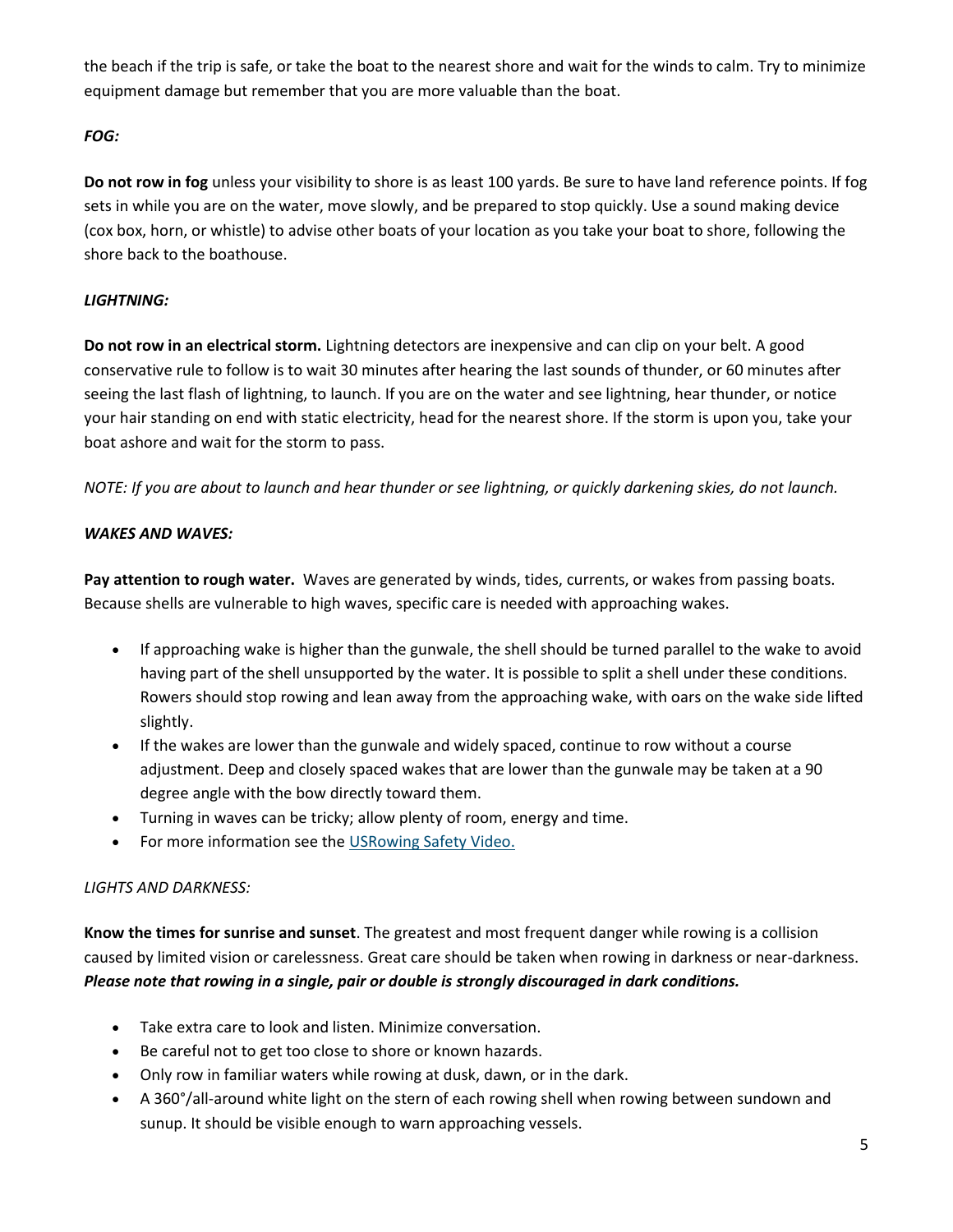- The bow of every boat should have a red light on port side and green light on starboard side.
- All lights should meet Coast Guard minimum standards with no less than one nautical mile of visibility for bow lights and stern lights.
- Carry a sound making device.

## **HEAT AND COLD:**

The 4-Oar Rule: Whenever the combined air + water temperature is below 100 degrees F (e.g. water 40 degrees and air temp 59 degrees), rowers using club equipment must adhere to the 4-oar rule. Only boats with a minimum of 4 oars combined may be on the water. In other words, a double (4 oars), a four, a quad or an eight but not singles or pairs.

## **In hot weather:**

**Hyperthermia** occurs when there is an increase in body temperature, usually when the air temperature is above 76 degrees, and the victim is exposed to sun and heat in combination with a decrease in fluids. It may occur when sweat cannot easily evaporate; the body is being heated by the environment; or water loss from sweat and respiration is not replaced, and dehydration occurs. Two serious conditions may result:

- Heat exhaustion: signs are throbbing headache, nausea, cool skin, chills, sweaty, and pale pulse. Action; drink water, shade from sun, and treat for shock.
- Heat stroke is life threatening; signs are behavior changes, unconsciousness, hot but not sweaty, flushed warm skin and rapid pulse. Action: douse with cool water, shade from sun, fan, ensure the airway is open, get medical assistance as soon as possible.

To avoid these problems in hot and humid weather:

- Maintain a high fluid level. Drink water before leaving the beach and frequently while on the water. Take an individual water bottle for easy access.
- Avoid sunburn by using sunscreen and wear a hat or visor to keep the sun off the face and out of the eyes.
- Wear light clothing.
- Remain in the shade when off the water.
- Plan activity level consistent with the degree of heat and humidity.

## **In cold weather:**

**Hypothermia** occurs when a victim is subject to cold temperatures, cold water, ice or snow. There is potential danger for hypothermia when the water temperature is below 70 degrees and very dangerous when the water temperature is below 50 degrees.

Hypothermia can occur without the victim being in the water, rowing in extremely cold weather can cause symptoms. Symptoms include feeling cold, turn bluish and shivering, and followed by numbness, apathy, lethargy, disorientation and loss of mental capacity.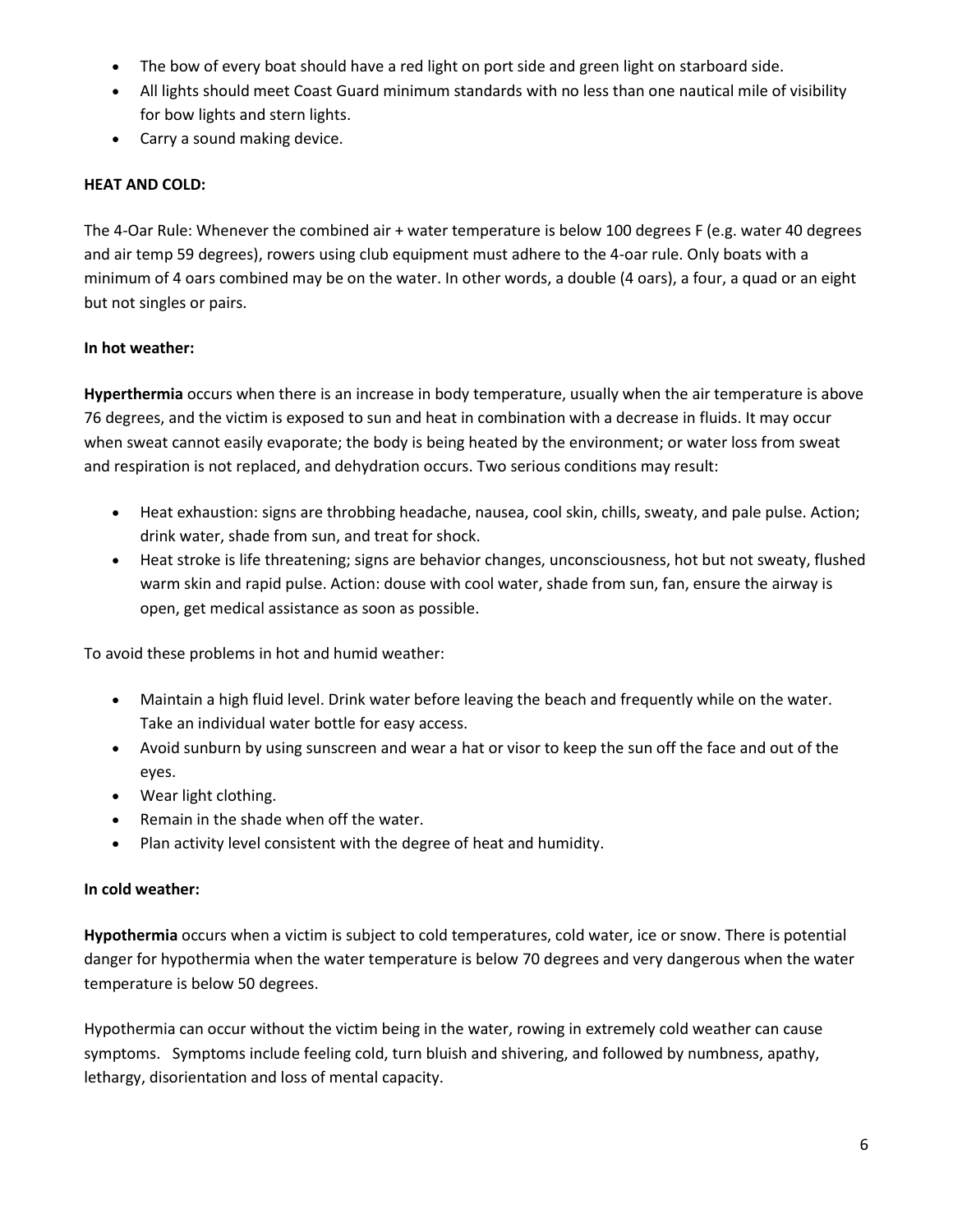## NOTE: Make sure the coxswain is warm but safe. They are not moving. Many layers are not safe, if the boat flips, they can drown. Mustang Survival suits are a better warming option.

What to do if cold and shivering:

- Get out of the water quickly, even on top of the capsized boat. Heat loss is 25 times greater when in the water.
- If unable to get out of the water, huddle with others. Keeping as much of the body out of the water as possible.
- Move to shelter quickly, remove wet clothing and re-warm body. In mild hypothermia conditions, rewarm in a shower, tub or with warm blankets.
- Do not give any liquids to drink, treat for shock.
- Continue to re-warm and always obtain medical assistance as soon as possible.

What to do if shivering has stopped:

- Call or assign someone to call for EMS.
- Treat as above but DO NOT RE-WARM EXTREMITIES!

If victim is no longer shivering, the torso must be re-warmed to avoid circulation of cold blood to the heart. This can kill. Wrap the victim in a warm blanket and apply heat to the underarms and groin area; wrap again in a separate blanket. Wrap each arm and leg separately to prevent rapid re-circulation of blood to the heart. Hot packs should not be placed directly on the victim, a thin layer should be used to protect the victim from burning. If possible, place the victim in a sleeping bag with a warm person.

• Administer artificial respiration and CPR if necessary. Always obtain medical assistance as soon as possible.

In a situation of cold-water immersion, be aware that in very cold water people have survived as long as one hour underwater. Recover a victim immediately and even though there may be no sign of life, administer CPR efforts until medical assistance is obtained.

For more information and demonstrations of hot and cold weather care see the USRowing Safety Video.

#### **Emergency Protocols**

The sport of rowing carries the risk of capsizing, or "flipping." We strongly urge all members to practice reentering their boats from the water under calm conditions and close to shore. If you practice this drill even just once or twice, it could help you to remain calm and prepared in the event of an unplanned flip. Here is a 2 minute video showing how to do it: https://www.youtube.com/watch?v=nhtv53MOrgARowers should not leave his/her shell unless being rescued. If a swamped boat is within a swim-able distance from the shore, the rower should swim the boat to the shore. You can pull yourself up onto the stern deck of the boat and use it like a surfboard and kick/paddle towards shore. The boat is your life raft – even if it is full of water, it will float. Do not leave your boat even if you consider yourself a strong swimmer.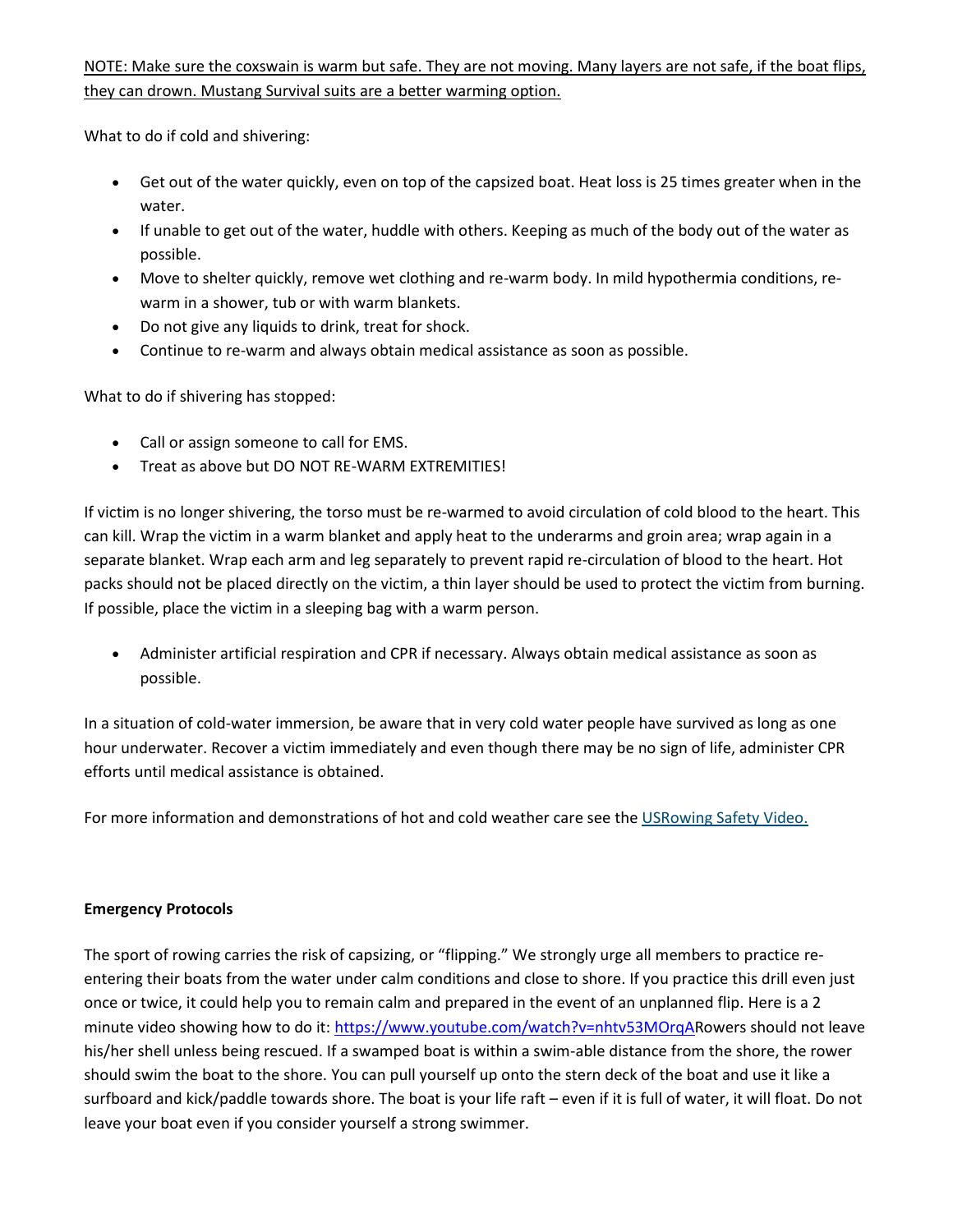We recommend that all single scullers without supervision wear or carry a PFD in the boat.

- Your buddy's boat or the launch can help stabilize you for the re-entry in the event you capsize.
- A buddy can call for emergency assistance if needed.
- If you cannot re-enter the boat, swim the boat to shore, lying on the stern, using the shell as a paddleboard.
- Or, you can abandon your shell and lie on the stern deck of your buddy's boat to be taken to shore. The loss of muscle control can occur very quickly and dramatically in cold water. The stern deck rescue may be your only option.

For rowers in team (sweep) boats:

- If in distress wave your arms or a shirt above your head or raise one oar in the air, a whistle, bullhorn or other means of making noise can help attract rapid assistance.
- In the event of a man overboard, the immediate command should be "Weigh enough! Hold water!" If the safety launch can get to the victim first, allow the launch to rescue the victim. If the launch is not in the immediate vicinity, back the shell to the victim and have him/her hang onto the shell until the launch arrives. Another rower may have to enter the water to assist if the victim is injured.
- If a rower is injured, the immediate command should be "Weigh enough! Hold water!" Signal launch if first aid is needed.
- If the shell is damaged but afloat and not taking on water, immediate command is "Weigh enough! Hold water!" Make adjustments or signal launch for assistance.

If your shell swamps the immediate command should be "Weigh enough! Hold water!". A shell is swamped when the interior water reaches the gunwales. If your shell has sealed compartments under each rower's bench, it will stay afloat and the rowers should stay in the shell. If the rowers are in a boat without sealed compartments (older boats), the flotation ends may cause the boat to break apart. In that case the rowers should follow the procedures listed below.

- Coxswain directs rowers to untie, and by seat number rowers should carefully slip overboard.
- If the boat is taking on excessive water, signal the launch and unload rowers by pairs; starting in the middle of the boat; as soon as possible in order to avoid damage to the boat. Pairs should form buddies and keep watch of each other. The cox should buddy with the stern pair.
- If rescue is not imminent, take the following steps: Remove oars and place them parallel to the shell. All persons should move to the two ends of the shell. It is dangerous to roll a shell when near riggers. Then roll the boat so the hull is up, to form a more stable flotation platform so rowers can either lie on top of the hull or buddies can hold onto each other across the hull. Remember that body heat loss occurs 25 times faster in the water. Do not roll the boat if rescue is on the way.
- A launch can shuttle rowers to the nearest shore. Be careful not to overload the launch.
- When the boat has been brought to the shore, remove the oars. If the ends of the shell have filled with water, they must be drained before the boat can be removed from the water. Lift the shell carefully to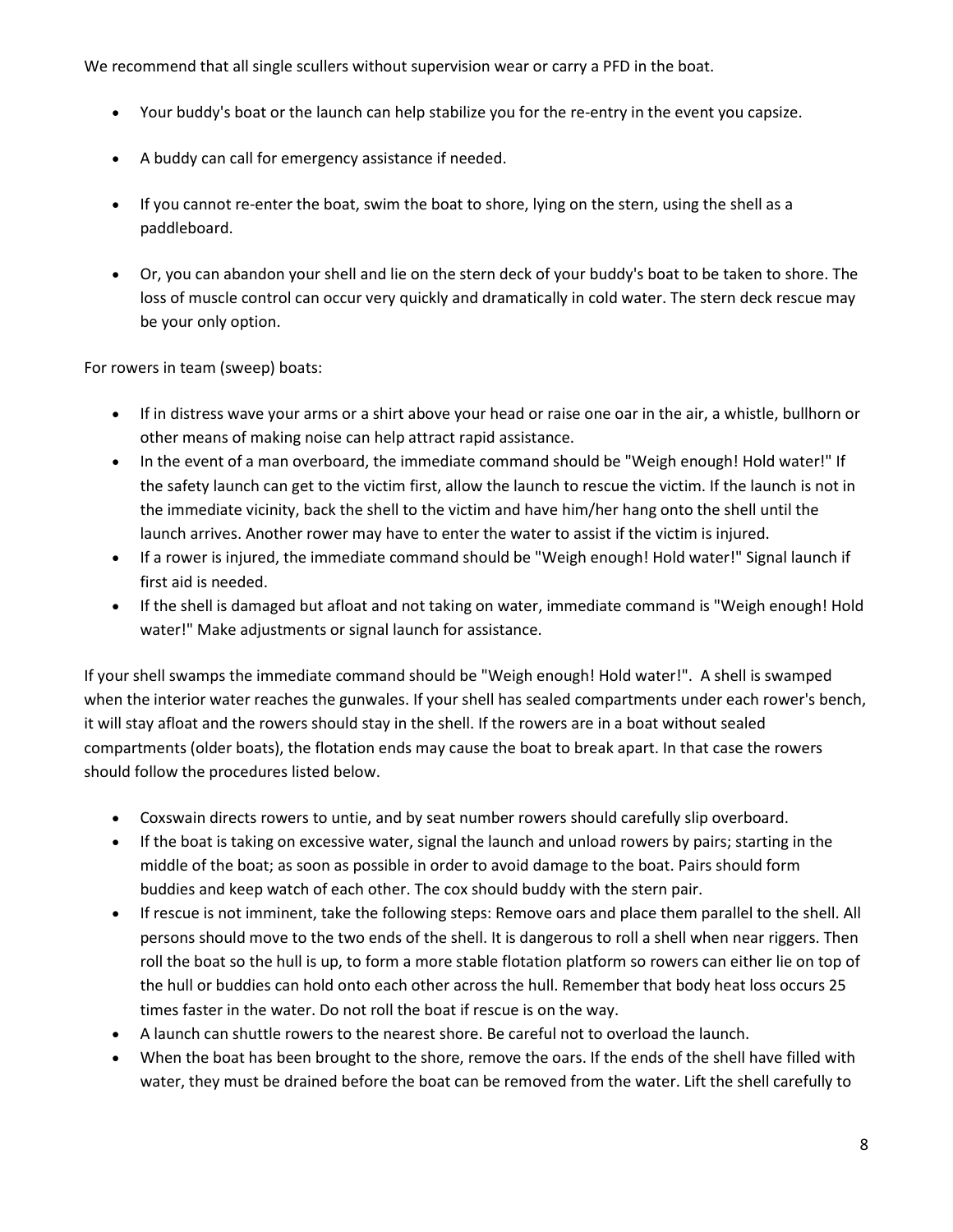avoid injury or damage. A boat full of water is very heavy, so try bailing first, then roll the boat slowly and lift it from the water.

- If the shell breaks apart and begins sinking, the immediate command should be "Untie!" Get out of the boat and follow the same procedures as for a swamped shell. Do not leave the floating boat. Swim boat to shore if launch is not immediate.
- If the shell is capsized the immediate command should be "Untie!" This rarely happens except in small boats. Be sure that all rowers and cox are accounted for. Stay with the boat until assistance arrives.

If another boat is in distress near your craft, maneuver your shell to the distressed shell. Assist in any way that does not jeopardize the lives in your shell.

## **Coxing Safety**

**The Coxswain is in charge and the primary function of the cox is safety. First, safety of rowers and people, then safety of equipment. The Cox must use an authoritative voice so the rowers can hear commands and follow them. This starts with boat handling on the shore. Be sure you have the attention of all your rowers and they are listening to your commands to ensure no one gets hurt while taking the boat off the racks and placing it into the water. This includes bystanders on the shore. Use of an authoritative voice also helps prevent damage to equipment.**

- All coxswains should take a whistle from the shack and must carry a cell phone. Waterproof bags are in the shed.
- Coxswains are particularly vulnerable in cold weather and should have proper clothing including outerwear that will shed water.
- Make sure that you are aware of the local traffic patterns and rules on the water.
- Be aware of powerboats and anticipate their wakes. It is generally best to be perpendicular to a wake, unless it is higher than the gunwales. It is prudent to stop rowing and have blades flat on the water for stability if a significant wake is coming at your boat – particularly if you are parallel to the wake. Tell your rowers what you are doing and why.
- Take precautions around other types of vessels to avoid collisions and be courteous. Treat other boaters with respect - they may be the ones to come to your rescue if needed.
- Familiarize yourself with shallow water, stumps, rocks, seasonal problems and landmarks.
- The coxswain should make frequent checks on both sides of the boat. Listen for oncoming traffic.
- In stern coxed boats, use your bow rower to help see in front of you. Occasionally ask "Bow are we clear ahead?" In addition to clearing traffic or obstructions that you can't see, this reminds the bow rower that they are part of the safety team.

In an emergency, such as flipping the boat or a rower in medical distress, you can use your whistle to get the attention of nearby motorboats or use your cell phone to call 911. Tell the operator that you have a rower in medical distress (e.g. heart attack) or are overturned on Lake Wequaquet with the number of rowers (including you). Tell the operator where on the lake you are and if there are any injuries to anyone. **Tell everyone to stay with the boat.** In colder temperatures, rowers should try to pull as much of themselves out of the cold water as possible while waiting for assistance. Do not let anyone "swim for it" unless there is no other chance of rescue.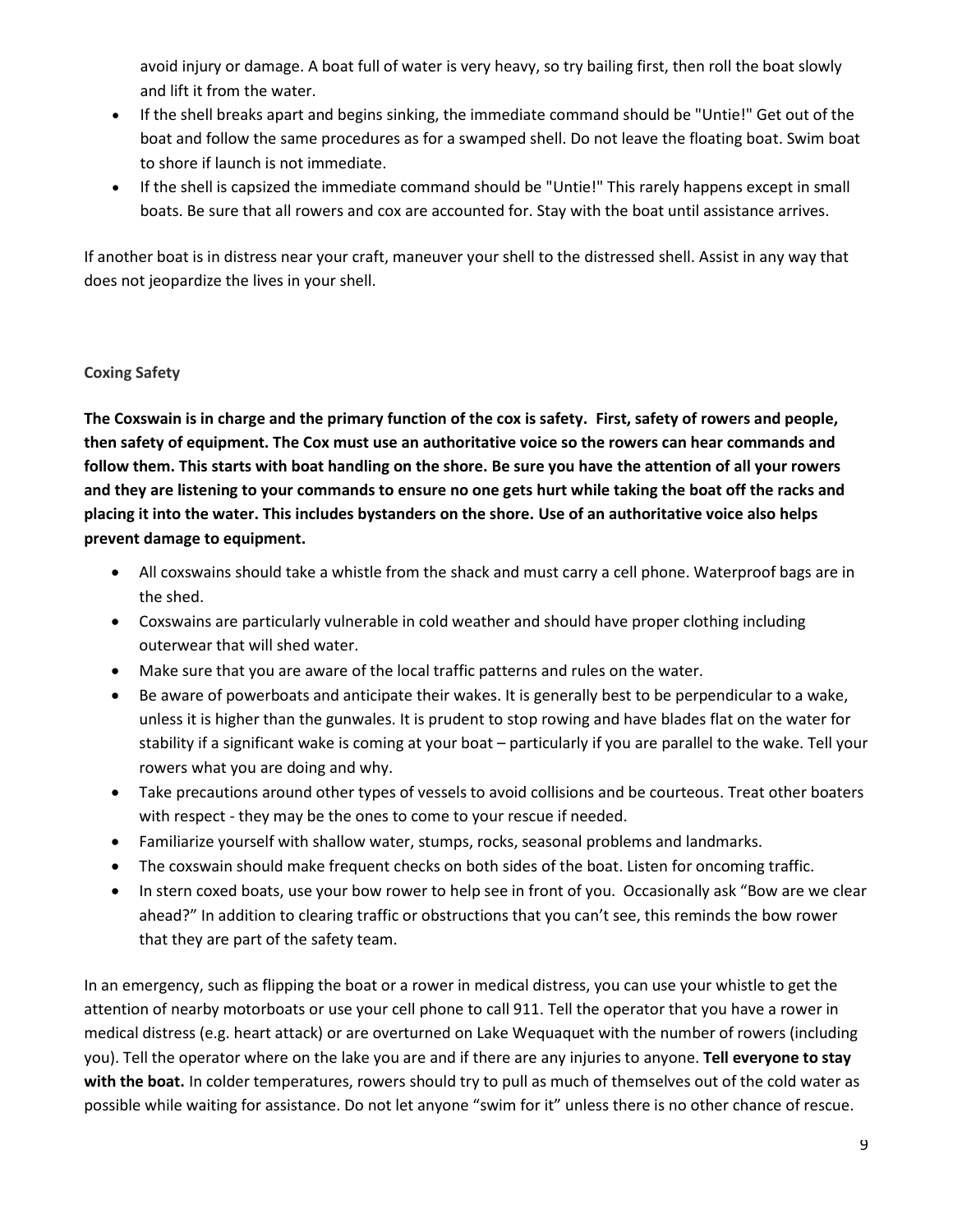#### **The Launch Driver**

*Note: Coxswains and coaches must carry a cell phone with them in the event of emergency. Save local emergency numbers in your phone for direct communication.*

Coaches and anyone driving a CCR launch:

- Must be trained in the proper use and operation of the powerboat.
- Know and obey all local, state, and federal regulations concerning boating and safety requirements.
- Adhere to the traffic pattern map for the lake.
- Instruct rowers and coxswains on the traffic patterns and lake conditions.

Proper supervision protocols must be developed and carried out to ensure the safety of the rowers. Newly hired coaches will be trained in CCR's supervision and safety protocols.

Coaches and coxswains must ensure that rowers in multi-person shells stay quiet and attentive to the coxswain or coach.

*Athletes who are minors must never be left unsupervised without a safety launch on the water.*

#### **The Launch**

Crews should stay within hailing distance of their safety launch. The launch is outfitted to assist rowers and/or their shell if needed.

Most frequently, basic tools and the coach's expertise are sufficient for small equipment adjustments or repairs on the water. The recommended tool kit for the launch includes wrenches, nuts, tapes, washers, and other materials needed to make small repairs. Only minor repairs should be done on the water.

If more serious needs arise, the launch is there for rapid response. The launch must be equipped with a sufficient number of US Coast Guard approved life jackets (PFDs) for each rower and coxswain under your care and any passengers on your launch. While states regulate requirements for wearing PFDs in power boats, USRowing strongly recommends that everyone in the launch wear a properly fitted PFD, especially the coach, all year round.

#### **Launch Equipment**

In addition to PFDs, the launch must be equipped with the following items:

- Type IV throwable PFD
- Bailer
- Anchor
- Paddle
- First aid kit
- Tool kit
- Navigation lights